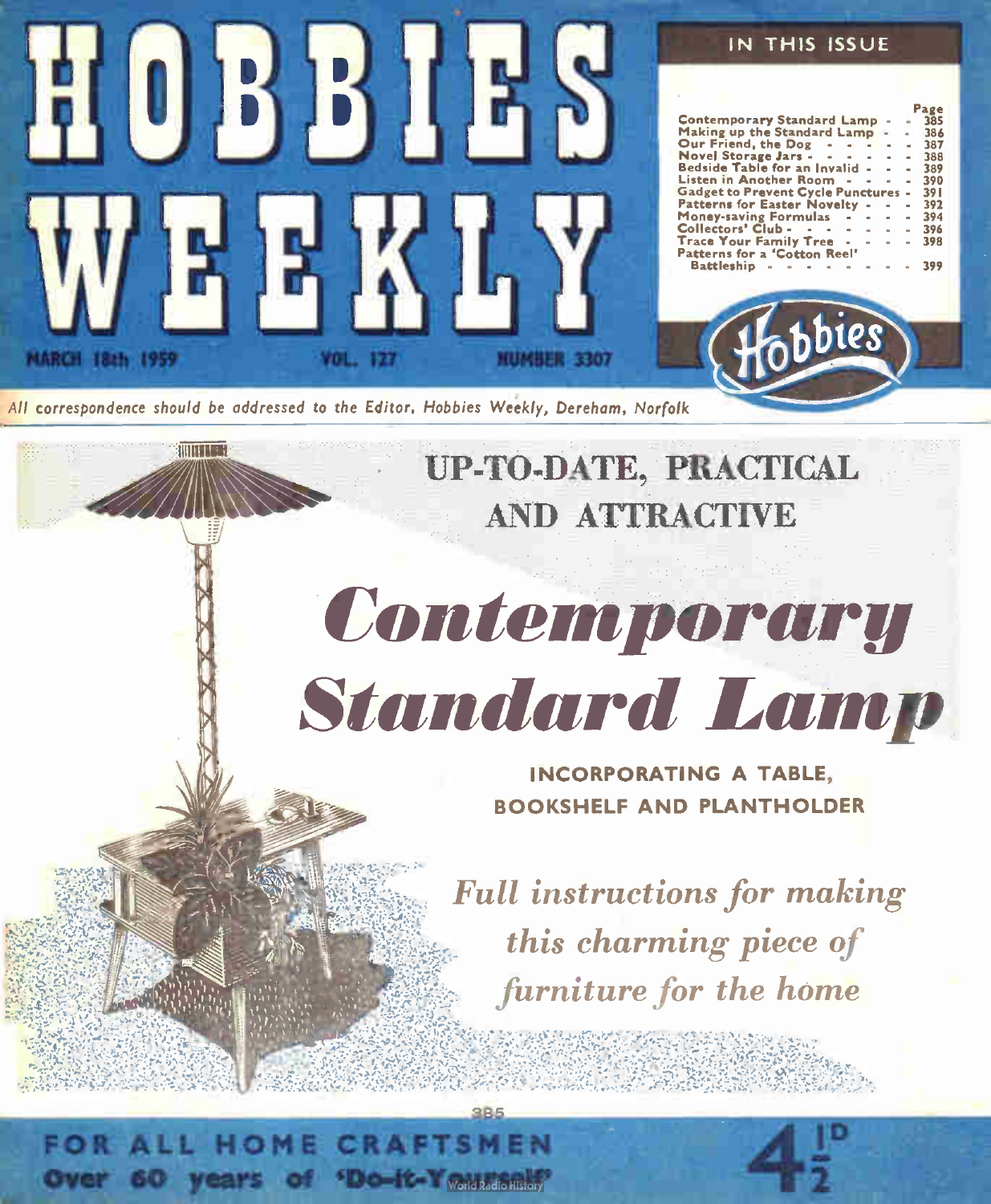## MAKING UP STANDARD LA

**A** shown on the front page<br>illustration, the standard lamp<br>books and a holder for pot plants of the<br>ornamental foliage variety. The table is S shown on the front page illustration, the standard lamp incorporates a table, a shelf for large enough to be really useful, having an overall size of 23ins. by 14ins.

The plant holder might well be converted into a drawer to hold sewing or smoking requisites, and the table could  $\leftarrow$  /4" be used for the telephone or a small radio. Sizes may be modified as required to suit any of these purposes.



The side view (Fig. 1) and the front view (Fig. 2) give a good idea of the general construction. There are no difficult joints and the construction will present no problems to the average handyman.

Three contemporary legs, Hobbies No. 582, 20ins. high (one required) and No. 580, 10ins. high (two required), are used in the construction as indicated in Fig. 1. The lamp standard (H) is a new broom or hoe handle which may be purchased from the local ironmonger. It is secured by two screws to piece  $(E)$ as shown in the diagram in Fig. 1.

The exploded view in Fig. 3 shows various measurements and gives a clear picture of assembly. Pieces (A), (B), (C), (D) and (E) are all  $\frac{1}{2}$ in. wood, and may be cut from Hobbies standard panels. The top (A) may be  $\frac{1}{2}$ in. plywood, or may consist of a 10ins, and a 6ins. panel joined together by the dowelling method, and trimmed to 14ins. by 23ins.



Contemporary legs may be obtained from branches or by post from Hobbies Ltd., Dereham, Norfolk. No. 582, 20ins., price 3/ -  $3$  or 4 legs,  $1/6$  extra.

Lamp holder and nipple cost  $2/-$ , postage  $4\frac{1}{4}d$ . Flex 6d. per yard.

4}d. Flex 6d. per yard. Standard panels of selected hardwood. Hobbies R8, 36ins. by 6ins. by ¡in., price 5/6 (postage 2/-). Hobbies S8, 36ins. by 10ins. by ¡in., price 9/- (postage 2/3).

Piece (A) is 23ins. long by 14ins. wide, and piece  $(C)$  23 $\frac{1}{2}$ ins. by 10ins. It must be pointed out here that the depth (D) and (C) together, 10ins., represents the difference between the length of legs (G) and (F). Check this measurement before commencing work.

As seen in Figs. 1 and 3 the flex and the lamp standard (H) go through the table top (A). Holes of suitable size must be cut before assembling. The flex is wound round the standard as shown in Fig. 4. A spare piece is tied under (A)



and is wound in the opposite direction to produce a pattern. It is tied off at the top as neatly as possible. The flex carrying the current passes through a hole at the top of the standard as indicated in Fig. 5. The lamp holder illustrated is attached to a nipple, which is screwed to the top of the standard. The leg blocks are screwed in position, allowing the legs to splay symmetrically.

The type of lampshade used will be a matter of personal choice, but it should be of contemporary design.

Finish will depend upon the effect required. French polish or clear varnish on oiled wood gives a charming contemporary look. A little linseed oil is simply rubbed on before filling the grain. If painting, fill grain, give undercoat<br>and finish with high gloss. (M.h.) and finish with high gloss.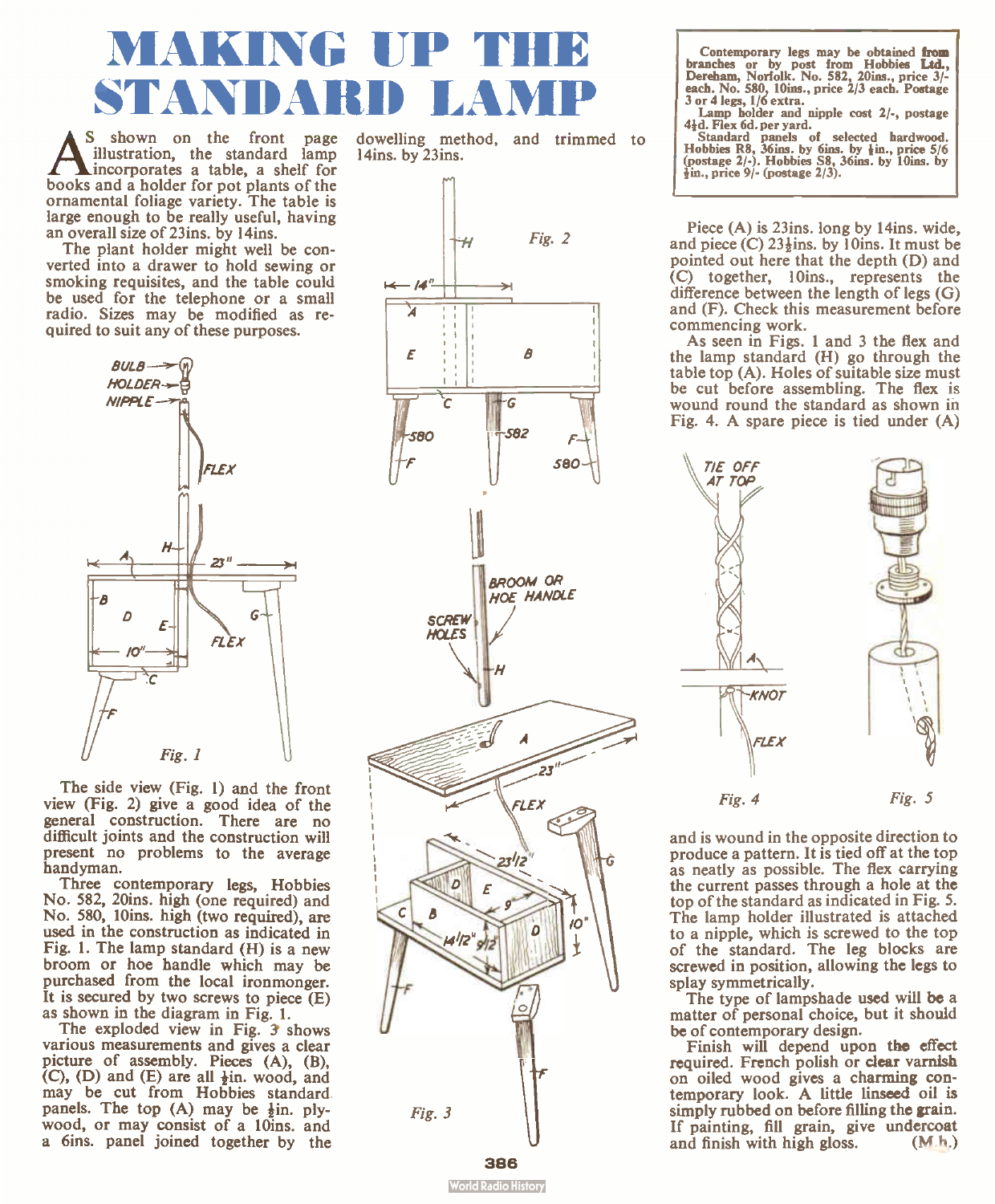### Pets' Corner

# OUR FRIEND, THE DOG



A dog does not have to be a thoroughbred to be a faithful friend!

The history of the domestic dog is<br>
known from archaeological inves-<br>
tigations that Stone Age Man had tame HE history of the domestic dog is veiled in the mists of time. It is known from archaeological invesdogs around the encampments. But where did these dogs originate?

The eminent Austrian naturalist Konrad Lorenz suggests that the domestic dog is descended from the golden jackal. He puts forward the theory that some of these dogs were later interbred with wolves. Lorenz regards the Arctic dogs such as huskies and chou chous as having wolf blood, and this tends to make them one-man dogs. However, it is only fair to say that this opinion is not universally accepted; some authorities believe that the modern dog is descended from a breed of wild dog.

If contemplating a pedigree dog, it is a good idea to visit one of the big national dog shows, such as Cruft's. There all the varieties at their best are on display. Also breeders may be contacted and prices compared. Before buying a dog it is first necessary to decide how much time and space you can afford to give to your pet. Even small dogs can completely block the view of the fire; a great dane would probably make a small flat uninhabitable.

Sporting dogs such as spaniels and setters require a great deal of exercise, and unless you have the time and energy for five mile walks, are best left to country dwellers.

Having decided on the type of dog that will fit in with your way of life, you can then contact a breeder and set about the business of choosing a puppy. When choosing one, you are choosing a companion that will be with you for the next ten years or so. Whether this is a happy association or not depends on the trouble you take in looking over likely puppies.

The timid or obviously nervous puppy should be avoided. This condition may worsen with age, and nothing is more wearing than a dog with a persistent high-pitched hysterical bark, unless it is the dog that cowers from you every time you speak to it. Having found a friendly little animal that comes up to you without hesitation, it is important to see that his physical condition is sound.

The first thing to do is to look over the coat for signs of parasites and skin troubles. While inspecting the coat you will be able to make sure that the puppy is a nice plump little beast. The mouth should be inspected to make sure that the teeth and gums are in good condition, and, of course, the ears should be clean and the eyes bright.

Four months is a good age at which to buy a puppy; it has passed through many

## By P. R. Chapman

of the puppy ailments, is probably on to two meals a day, and is sufficiently young to become attached to its new owner. Before bringing the puppy home, it is essential to get the breeder to give you a diet sheet and feeding time- table for the animal. Also it is a good idea to contact your local veterinary concerning hard pad and distemper inoculations. He will advise you about the best age when these should be given.

Before bringing a new puppy home, you will, of course, have prepared somewhere for him to sleep. A wooden box lined with a piece of old blanket will do very nicely. It is a waste of money to buy a puppy a blanket; his sharp little teeth will soon make short work of it. Likewise, the mess a chewed-up cushion makes has to be seen to be believed.

Young puppies, like other young animals, tend to play energetically for short periods and then flop down and sleep for a while. It is important to emphasise to children that puppies are not toys, and must not be continuously pestered. Otherwise you may have a nervous or even bad-tempered dog on your hands later on.

#### Good habits

The sooner you start to instil good habits into your newly acquired pet the better for all concerned. Undoubtedly, the first night or two the puppy will howl. Unless you want a dog permanently in your bed, you will have to be hard-hearted. Make sure he is warm and comfortable, has a bowl of water available, and then leave him. After a night

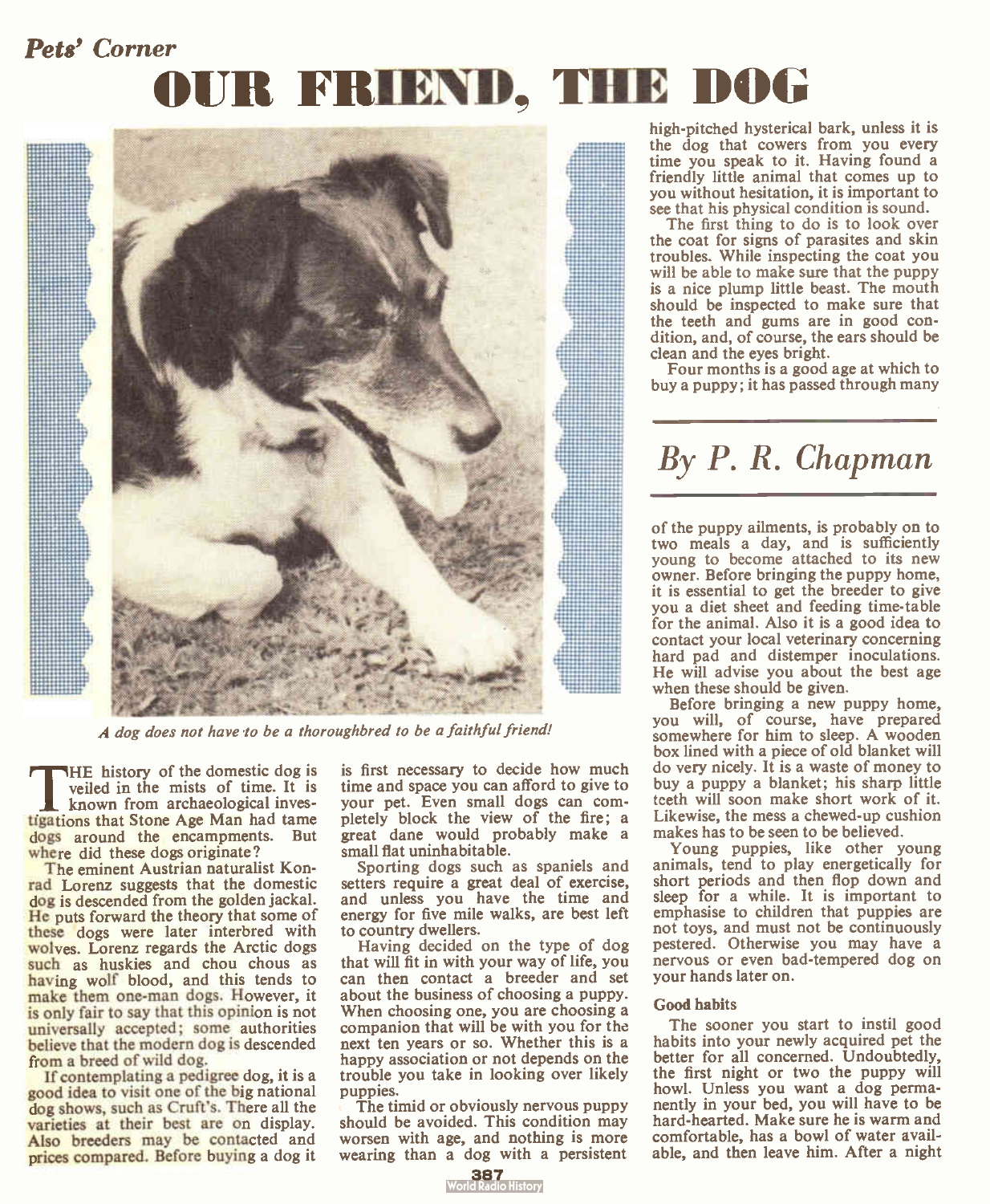or two, an intelligent pup will soon realise he is wasting his energy.

#### Feeding and grooming

A finicky dog is a nuisance and an expensive nuisance at that. The puppy's food should be put down, and if it is not all eaten within a reasonable time, the dish should be picked up again. He will soon learn to clear his plate up; in any case stale food is not good for any animal.

An ungroomed dog tends to be an untidy dog, and the puppy should be gently brushed and combed, and the corners of his eyes cleaned. If he becomes accustomed to his daily toilet he will not object when he is of a size to make his protests effective.

#### **Training**

A young puppy should not be expected to walk any distance, but he should be getting used to the feel of a collar and lead. He should be exercised around the garden and encouraged to walk without pulling or hanging behind. He may be gradually introduced to the street; at first he will probably be somewhat nervous of the noise of traffic.

House-training a puppy takes con-

siderable patience and watchfulness on your part. You must be ready to pick the animal up and put him outside quickly. If you praise him every time he is clean out of doors, he will soon put two and two together. In case of accidents, speak sharply to him and put him out. It is said that bitches are easier to train than dogs. Undoubtedly, puppies that are used to being indoors are easier to deal with than those that have been kept in outside kennels.

#### The adult dog

By the time a puppy reaches adulthood it should be sufficiently well trained to follow its owner without a lead. However, in busy neighbourhoods, the dog should be kept on the leash. Certainly the dog should never be turned out on the streets unaccompanied. This is becoming, rightly, illegal in some towns, since stray dogs are a major cause of road accidents. The owner should give the dog a short walk first thing in the morning and also last thing at night. Unless the weather is very bad, the dog needs a much longer walk during the day to work off his surplus energy and keep him in good condition.

A dog cannot be kept healthy on scraps. He needs his daily ration of meat, preferably raw. Dogs about the size of a fox terrier need about half a pound of meat per day, plus dog biscuits. These keep the animal's teeth in good condition. His meat may be mixed with broken biscuit to give bulk, and green vegetables can be added. The only vegetable to be avoided is the potato. All dogs like bones, but only big non- splintering ones should be given. Chop and poultry bones must never be given to a dog.

All dogs adore sweets and cakes, but these things should be given in only small quantities, however appealingly he begs. Starchy food is bad for dogs, and in some cases results in skin diseases.

#### Keep him clean

A final word on the subject of cleanliness. Nothing is more unpleasant than an animal that smells 'doggy'. This can be avoided by giving the dog a bath. There are many dog soaps on the market. Use one of these, towel the animal dry, then keep him out of draughts until thoroughly dry. His handsome appearance will more than repay the work involved.

## Novel Storage Jars

**HERE IS a novel idea which the handyman can use for storing** different sizes of nails, bolts, washers, etc., separately without taking ERE is a novel idea which the handyman can use for storing different sizes of nails, bolts, up too much valuable space in the workshop.

Obtain a piece of  $\frac{3}{2}$ in. thick timber, plywood or blockboarding about 12ins. in diameter, together with a number of food preserving jars having screwed-top lids. Screw the lids to the wood disc as





shown in Fig. 1, and then attach the whole to the underside of a shelf (or table-top).

If the shelf is a thick one, then use a strong wood screw to fix the disc in position. If the shelf is not very thick, then it is advisable to use a  $\frac{1}{4}$ in. diameter bolt instead for greater security.

Note from Fig. 2 that two washers should be inserted between the disc and the shelf to enable it to revolve freely. The storage jars can then be screwed to the attached lids.

The contents of each jar should be clearly marked either on the edge of the disc or on the jars themselves with gummed paper. The jars can be easily located when required by simply re-volving the disc. (F.K.)





### JARAK CAPS

THE handy method of storing nails,<br>screws, nuts and bolts etc. in<br>screw-topped jars fixed under HE handy method of storing nails, screws, nuts and bolts etc. in shelves is well known to the handyman, and a novel adaptation of this idea is described in the adjoining article. William Frost Products Ltd., of 68 Lancefield St, London. W.10. have, however, introduced a cap fitment enabling all your 1 lb. jam jars to be utilised in a similar manner. Known as the Jarak, it consists of a heavy rubber cap which is screwed to the shelf through a steel plate 'stiffener'. The jars simply snap in and out of the cap. This space-saving idea could also be put to good use in the kitchen or food cupboard. Jaraks cost 1/3 each or 6 for 7/-.

wat**a 388** islam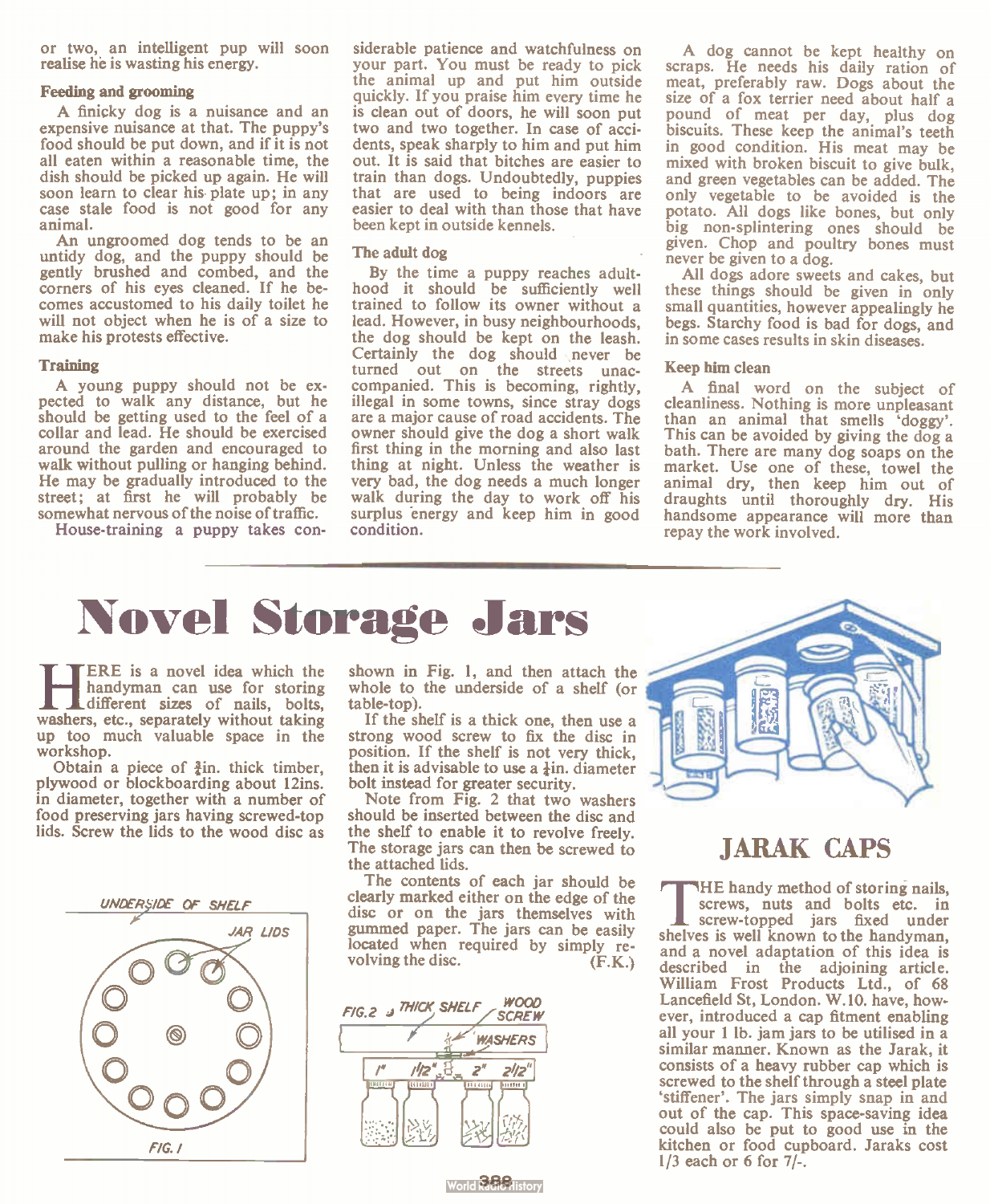

THE special needs of an invalid are<br>the basis of this design of bedside<br>table. The top acts as a lid in two<br>parts, exposing a space below for books, HE special needs of an invalid are the basis of this design of bedside table. The top acts as a lid in two medicines, etc., and a tray for small articles, all being accessible to the patient without his having to perform acrobatic postures in bed, in fact one hand only is required to get any article available.

Built on simple lines it is quite easy and cheap to make. Legs of contemporary design are used to give the article an up-to-date look.

A front view of the table is given in Fig. 1, and an end view of the upper



portion with measurements in Fig. 2. Commence with the box part. This is made up to dimensions given from  $\frac{1}{2}$ in. thick wood. Deal of good quality would serve, or oak if a hardwood is not too expensive. A rebated corner joint is employed as detailed in Fig. 1, and it should be remembered here that though the width of the box is to be 12ins., the ends should be  $11\frac{1}{2}$ ins. only, the ends of the side parts making up the difference. Glue and nail together, using oval nails, which can afterwards be punched down and stopped up level.

## BEDSIDE TABLE FOR AN

A divisional piece is to be grooved in across the middle of the box, to divide it into two equal departments. This is indicated by dotted lines, as is the position of a tray. Before dealing with the tray, however, cut a 1ft. 3ins. by 12ins. panel of  $\frac{1}{2}$ in, plywood for the bottom of the box, and screw on. The tray is shown in Fig. 3, made up to the size given from  $\frac{1}{2}$ in, or  $\frac{3}{2}$ in, wood, with a bottom of plywood. To support this in the box, nail  $\frac{1}{2}$ in. square fillets of wood to division piece, and one end, at a distance down from the top of  $2\frac{1}{2}$ ins.

#### CUTTING LIST

| Box sides.<br>Box ends. | $(2)$ . 1ft. 3ins. by 10ins. by $\frac{1}{2}$ in.<br>$(2)$ . 11 $\frac{1}{2}$ ins, by 10ins, by $\frac{1}{2}$ in. |
|-------------------------|-------------------------------------------------------------------------------------------------------------------|
| Box bottom.             | 1ft. 3ins. by 12ins. by lin. ply.                                                                                 |
| Division.               | $11\frac{1}{2}$ ins, by 10ins, by $\frac{1}{2}$ in.                                                               |
| Top.                    | $(2)$ . 1ft. 1in. by 7 $\frac{1}{2}$ ins. by $\frac{1}{2}$ in.                                                    |
| <b>Book</b> trough      |                                                                                                                   |
| ends.                   | $(2)$ . 11ins, by 3ins, by $\frac{1}{2}$ in.                                                                      |
| <b>Book cross</b>       |                                                                                                                   |
| strips.                 | $(1)$ , 6 $\frac{3}{2}$ ins, by 4 ins, by $\frac{1}{2}$ in, ply,                                                  |
| <b>Book cross</b>       |                                                                                                                   |
| strips.                 | $(1)$ . 6 $\frac{3}{2}$ ins, by 6ins, by $\frac{1}{2}$ in, ply.                                                   |
|                         |                                                                                                                   |
|                         |                                                                                                                   |

Tray sides. 26ins. of 2ins. by  $\frac{2}{3}$ in. or  $\frac{1}{6}$ in. wood. Tray bottom.  $6\frac{3}{2}$ ins. by 6ins. panel  $\frac{1}{2}$ in. ply.  $R$ im. 5ft. of  $\frac{1}{4}$ in. by  $\frac{1}{4}$ in. stripwood. Legs. 4 contemporary. No. 581. Hinges.  $2$  pairs  $1\frac{1}{2}$ ins. brass butts.

The tray, of course, occupies only a portion of the open top space, leaving room for access to the well below without removing it. It can, if necessary, be slid forward or backward, as need to get at the contents below it arises. The other compartment of the box is in-



tended to hold a book trough of simple construction, so fitted as to make the titles easily read and abstraction of any book an easy matter.

For this trough two sides are needed, joined together by two strips of plywood, to hold books at a convenient angle. 'Cut the sides as in Fig. 4, easily set out on pieces of 3ins. by 11ins. wood. The strips of plywood, one 4ins. wide, the other 6ins. wide, are cut long enough to extend the length of the compartment, nominally  $6\frac{3}{4}$ ins. Try these in place, and if correct, screw to the side parts. Well

Wods Bedio History

countersink these screws to avoid projecting heads damaging the books. The trough can then be dropped in its place, and if a close fit, no nailing will be necessary. Its position is indicated by dotted lines in Fig. 2.

The table top is made up of two panels of  $\frac{1}{2}$ in. wood 13ins. by 7 $\frac{1}{2}$ ins. hinged to the ends of the box to open outwards. The hinges should be recessed in both panels and box ends. Use solid brass  $1<sub>1</sub>$  ins. butt hinges. Fit the lids to meet together at the centre of the box. Level with the edges, fix with glue and panel pins, a rim of  $\frac{1}{2}$ in. square stripwood.



This will help to prevent articles on the table being accidentally swept off when removing anything from it. For neatness, mitre the rim edging at its outer corners. To keep the lids open, it would be advisable to attach lengths of tape, both to lids and box, long enough to allow the lids to fall back at the necessary angle to prevent them dropping down again.

Lid stays could, of course, be substituted here, but it is necessary they should be easy in action to allow of the lids being raised with one hand, if necessary, without danger of pulling the table over.

The blocks to which they will subsequently be screwed are fitted to the bottom of the box in approximately the position shown in Figs. 1 and 2. Screw holes are provided already bored, and the blocks need only be screwed in place. Legs, 15ins. long are needed. (W.J.E).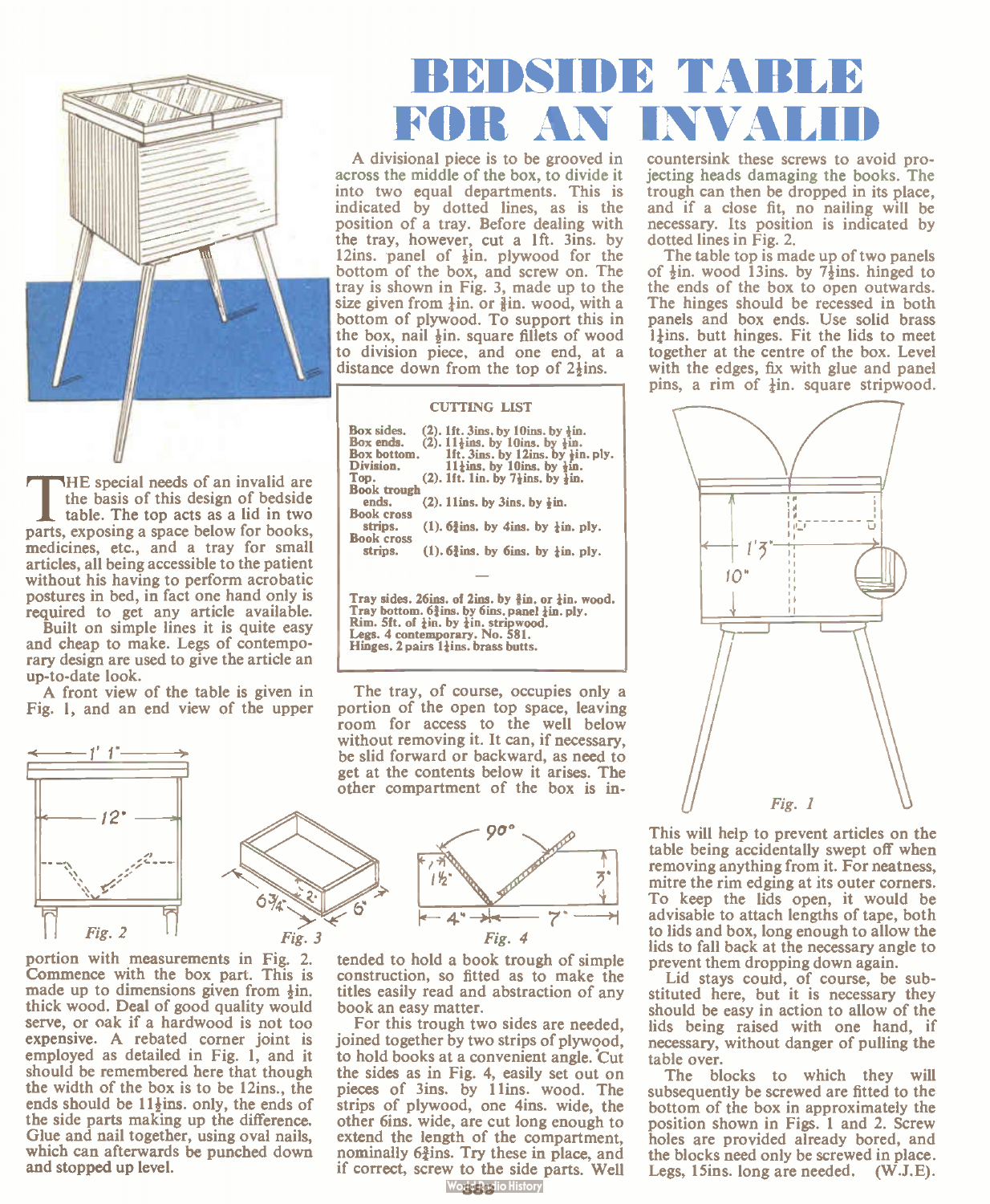## 'Radio Mech's Extension Speaker LISTEN IN ANOTHER ROOM

recommended. Extension leads

> **EXTENSION** LEADS

If a speaker with transformer is to hand, the transformer should be disconnected. The speaker should be of the usual permanent magnet type, and a 4 $\frac{1}{2}$ in. model would be average. Miniature speakers are not particularly

When the position for the extension speaker has been decided, careful measurement will show how much wire is required. Ordinary twin flex will be

I is not always realised now easily<br>a second loudspeaker can be wired<br>apother room to that in which the radio T is not always realised how easily to a receiver, to allow listening in another room to that in which the radio is placed. Such an extension speaker costs only a little to install, and nothing to run.

If the radio is situated in a living room, an extension speaker in the kitchen, or another downstairs room, can be well worth while. It is also usually quite easy to take the extension circuit upstairs, for children or an invalid.

#### Speaker and circuit

Most receivers have two sockets, often marked EX.S', for an extension speaker. It is only necessary to plug in two leads, and wire these to the extra loudspeaker, as in Fig. I. The leads can be of any reasonable length, and a switch can be included in circuit, as shown, to silence the additional speaker.

Such circuits are for low impedance working, so that a moving coil speaker



#### Fig. 2—Speaker baffle

without transformer must be used. The best impedance for the extra speaker is sometimes marked on the receiver, or is quoted in the instruction leaflet. Most usually, a 2/3 ohm speaker is required, but 7 ohms, 15 ohms, or some other value may be indicated. If the correct value is not known, it is usually satis-<br>factory to use a 2/3 ohm speaker. If necessary, a check can be made by asking to hear the speaker working with the set, before actually purchasing it; or an enquiry can be written to the receiver makers, asking for the recommended impedance.

satisfactory. This will cost much less if purchased from a large supplier of electrical goods, but shorter lengths can be bought by the yard from local shops or stores.

The extension speaker should be so placed as to avoid any unnecessary length of wire, unless a little extra expense is not objected to. In a few cases, wiring may be made more convenient by changing the position of the receiver itself.

The wire may be run along skirting board, or a picture rail, or otherwise kept in inconspicuous positions. Insulated

World **Band** Bistory

staples can be used as required to keep it in place.

The on/off switch can be placed near the speaker, or at the receiver, as wished. A lead-through type of insulated switch, as sold for table lamps, etc., can be used, or a toggle switch mounted on the speaker cabinet or baffle.

#### Extension speaker mounting

The extension speaker cannot give proper results unless it is enclosed in a





cabinet, or attached to a baffle board. Simple cabinets can readily be constructed, and painted or polished to suit the room.

If a baffle board is used, it can be suspended from a picture rail, or provided with feet so that it will stand upright. The latter type is shown in Fig. 2, and it can be cut from 3-ply, or slightly thicker wood. Dimensions are not important. For a small speaker, a baffle about 8ins. square will suffice. Larger speakers can have a larger baffle. Very small baffles will result in some loss of bass reproduction.

The circular cut-out is arranged to suit the diameter of the speaker cone. A piece of speaker gauze, or thin silk, should be strained across this opening, behind the baffle, and the unit can then be attached with wood screws. The screws must be fairly short, so that the points do not penetrate the front.

Speaker units of dust-proof type will not need any protection, but other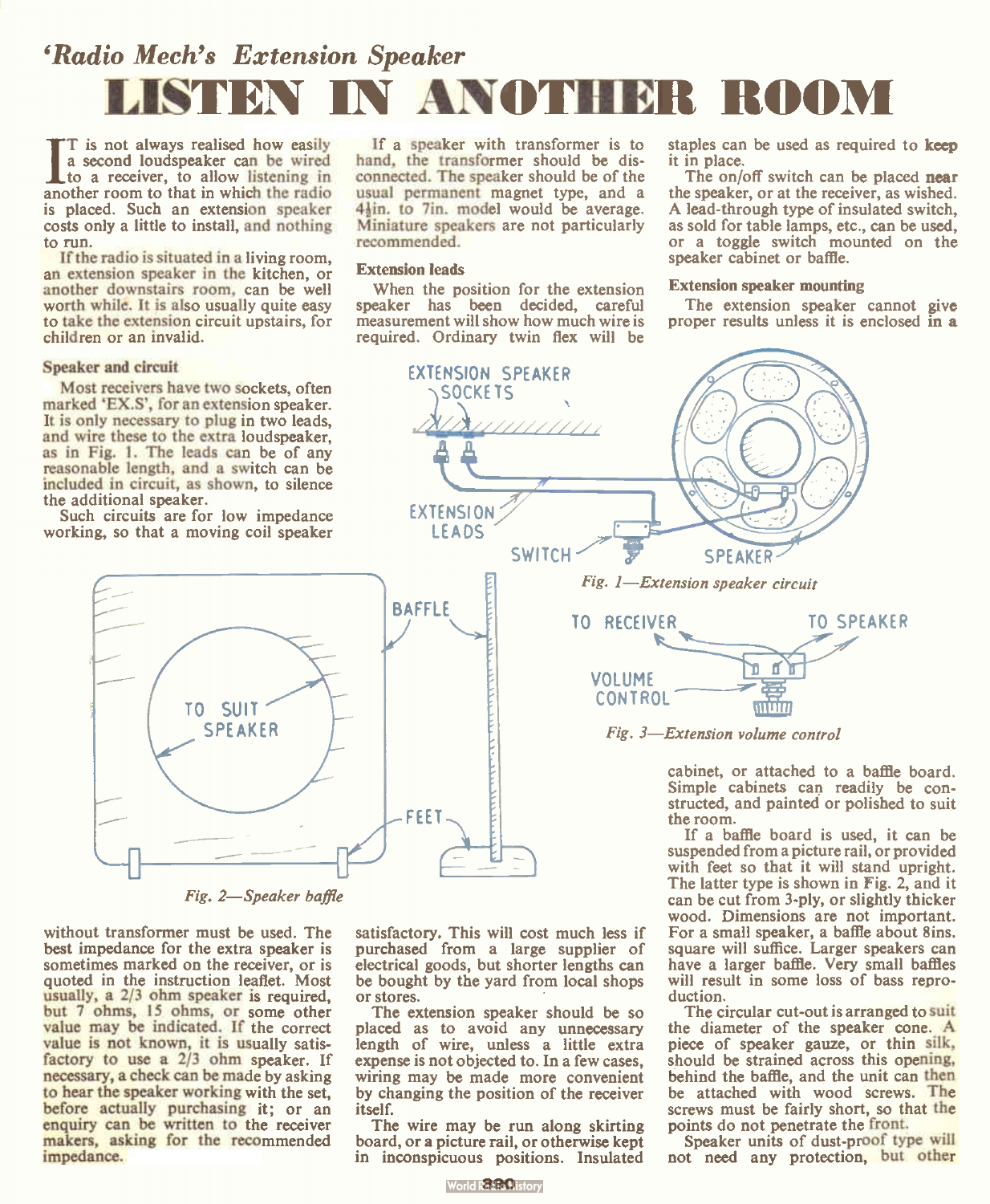speakers should be enclosed in a muslin bag, drawn shut and tied.

If the on/off switch is to be fitted here, so that a person at the extension point can silence his speaker, it can be mounted on the baffle, under the speaker unit.

#### Volume control

When the correct impedance speaker is used, both extension speaker and receiver speaker will operate at about the same volume. If a separate volume control is wanted at the extension point, it can be mounted on the baffle, and wired as in Fig. 3.

For a 2/3 ohm speaker, a 5 ohm or 10 ohm control will be satisfactory. This item is known as a 'wire wound potentiometer.' For 7 ohm or 15 ohm circuits, a slightly higher value is better. This is not critical, and can be anything between about 25 and 100 ohms.

#### Fitting extension sockets

Older receivers, especially battery operated, may not have any extension speaker sockets. In this case, these may be provided. So that the extension circuit can be easily disconnected, a small terminal strip, with two terminals, may be fitted, or a two-way socket strip.

Receivers of other than very old type will have a moving coil speaker. If this is examined, two tags forming the speech coil connections will be seen, rather like those shown in Fig. 1. Two leads should be taken from these tags to the two terminals or sockets.

In the receiver, leads will pass from the output transformer secondary to the speaker. If the transformer has tags, and these are more easily reached, the two connections can be taken from these points instead.

Care is necessary that no connections are taken to the primary of the output

transformer, which is wired to the high tension circuit and output valve anode.

An extension circuit can be connected to a mains receiver with perfect safety. However, if no extension sockets are fitted to a mains radio, connections should be made by a local radio shop, if there is any doubt whatever about the proper method of wiring. This is particularly so with AC/DC receivers, where the chassis may be alive to the mains. With such sets it may be advisable to include a blocking condenser in each extension lead, to keep mains voltages out of the extension circuit.

However, when extension sockets are already fitted by the maker, the extra speaker can be wired up easily. When the second speaker is switched on, volume at the receiver will be slightly reduced, but any ordinary set will have enough power in reserve to compensate for this.

## Gadget to prevent cycle punctures

**HERE IS a handy little gadget**<br>which can give added life to your<br>worth the short time that it takes to ERE is a handy little gadget which can give added life to your cycle tyres and tubes, and is well make. Many punctures are caused by sharp objects such as nails, tacks or thorns, and quite often flints and other road surfacing materials are the offenders.



If these can be knocked off before they become deeply embedded in the tyre, much of the trouble will be averted. When left in they get pushed further into the tyre with each revolution of the wheel, and in many cases it is the second time round when most damage is done.

With this gadget fitted to both front and rear wheels many sharp objects will be removed directly they are picked up and before they reach the ground a second time.

The gadget is simply a piece of thin sheet metal cut to the shape of the tyre

and fixed on to the stays of the mudguard. To be effective it should go as near to the tyre as possible without actually touching it. This means that the wheel must run perfectly true, and any adjustments necessary in order to obtain this degree should be carried out before fitting the gadget.

A piece of tinplate is ideal for the job, but any other metal that can be cut easily is suitable. Before cutting it, however, make a template from a piece of thin card that will fit exactly on to the tyre. Shears may be used to cut the plate,

but a cleaner and more accurate job is obtained with a fretsaw.

File off any rough edges and finish with a rub over with emery cloth. Bend over the ends as shown to fit neatly across the mudguard stays, and after adjusting it to the tyre, finally nip tightly on to the stays. With the wheels running perfectly true, you should be able to get it down to nearly  $\frac{1}{10}$  in. off the tyre.

To prevent the gadget from rusting give it a coat of enamel to match the cycle. (A.F.T.)

### Power drilling

### up to  $1\frac{1}{4}$  in. diameter

**A** N important addition to the range<br>power drills are 'Slickbits', with<br>which it is possible to make holes from N important addition to the range of attachments for quarter-inch power drills are 'Slickbits', with  $\frac{1}{2}$ in, up to 1 $\frac{1}{2}$ in. diameter in hard or softwood, wallboard and similar materials.

'Slickbits', which can be resharpened with a file, are supplied in sets of six  $(\frac{1}{2}$ in.,  $\frac{1}{2}$ in.,  $\frac{1}{2}$ in., 1 in. and 1 $\frac{1}{2}$ in.) complete with a  $\frac{1}{2}$ in. shank, in a neat red plastic wallet. The bits are attached to the shank with an Allen screw for which a key is also provided.

Made by Brades Nash Tyzack Ltd, of Oldbury, Birmingham, 'Slickbits' are available through ironmongers and tool merchants at 10/6d. per set.



**World Radio History**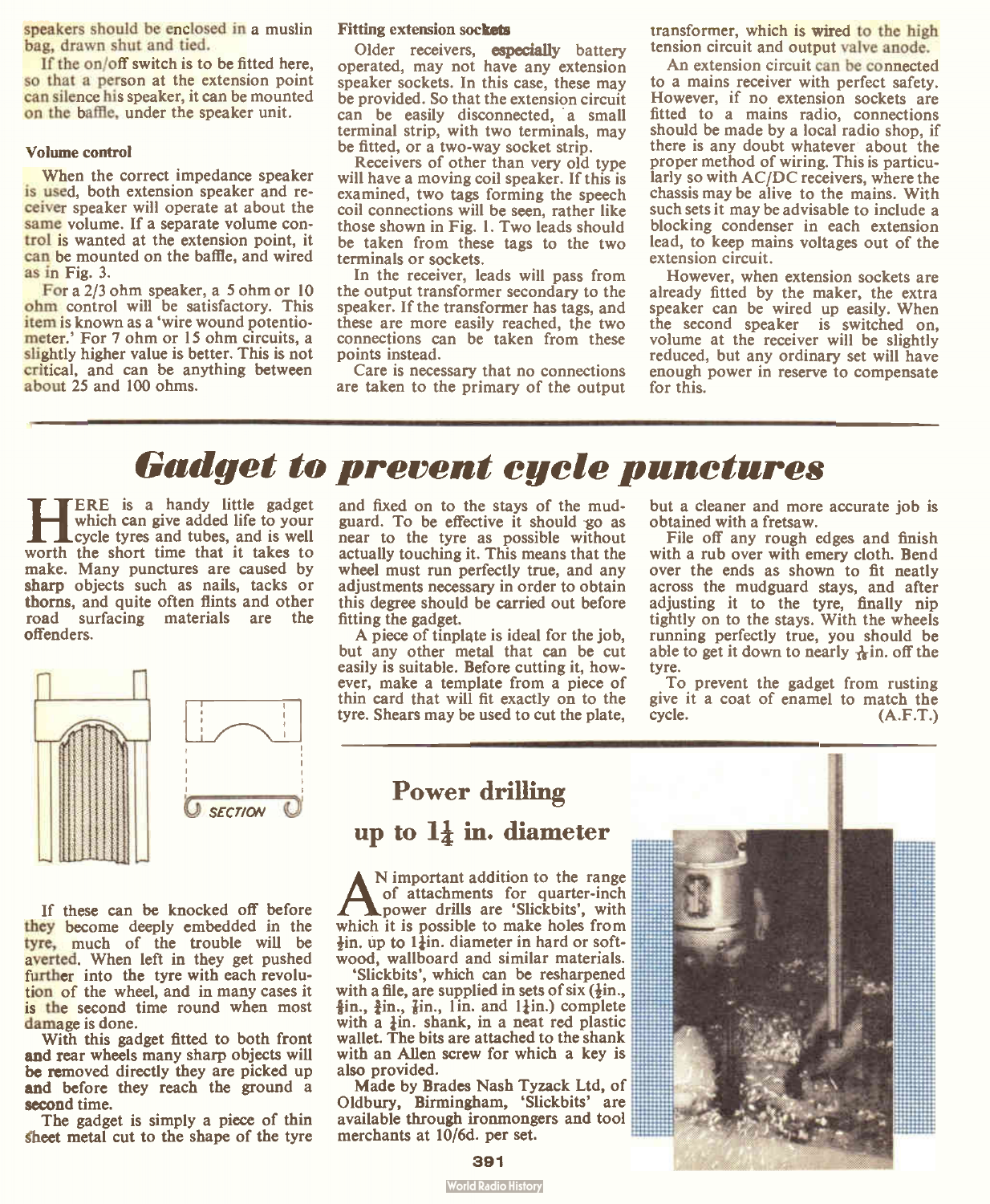

392

**World Radio History**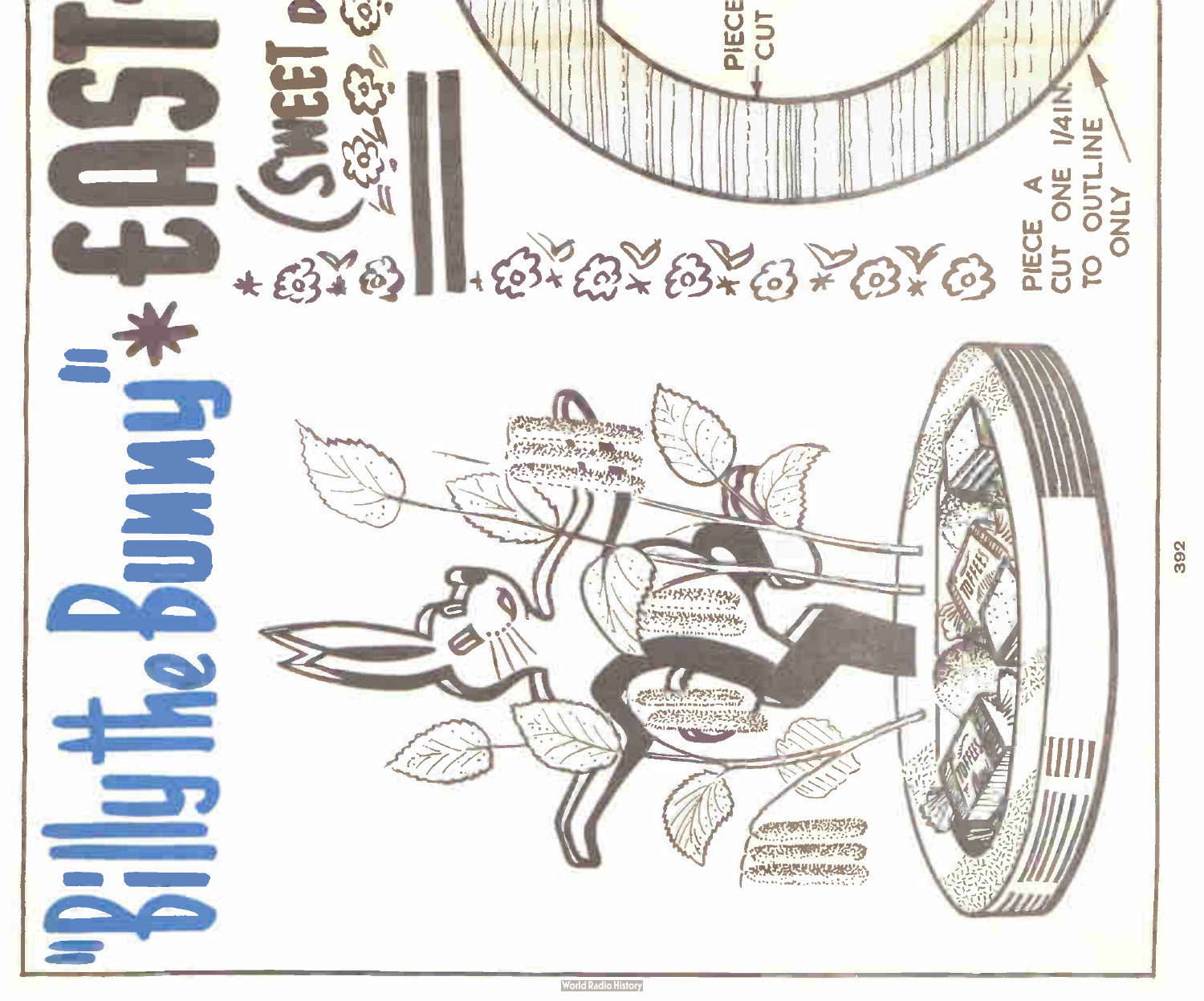

World Radio History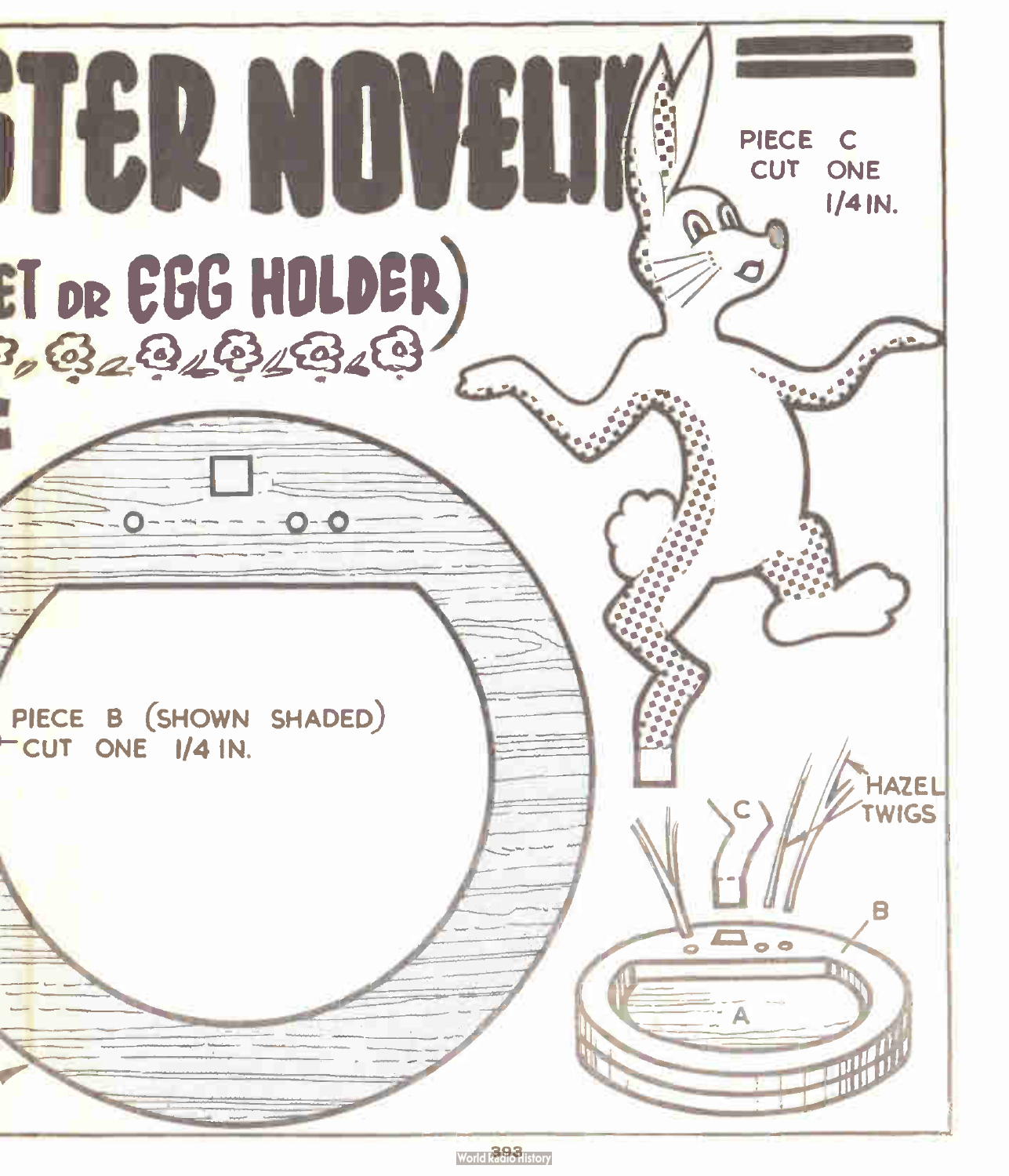## Make them yourself MONEY-SAV1NG FORMULAS

 $\prod_{\text{tuck}}^{\text{F yC}}$ F you are a regular cycle user and are lucky enough to have an old oil lamp tucked away in the shed, you can save yourself a great deal of money. Compared with the battery lamp the oil lamp is infinitely cheaper to run.

Many older cyclists look back with regret to those more economical oil lamp days. Though the oil has disappeared from the market it may easily be made from readily available ingredients. Simply mix 4 volumes of rape oil (from your pharmacist) and 1 volume of ordinary paraffin oil (kerosene). This oil is a little slower to light than the old manufactured article, but much superior to it in that it never produces a clogging deposit of soot in the top of the lamp. An old oil lamp tip for best results is to rub the wick with a dry cloth after each use.

#### Silvering powder

For silvering brass or copper ware, either newly or just touching up, a small quantity of silvering powder can be made easily. Grind together 5.25 grams of table salt, 3.5 grams of cream of tartar and 1.75 grams of silver chloride, avoiding much exposure to bright light, for silver chloride is photosensitive.

For use, mix a little of the mixture to a paste with water and rub it on to the article with a cork or a small tight ball of cloth. When adequately silvered, wipe the article clean with a wet cloth, then with a dry one and buff up.

If you intend to store any of the dry powder, do so in a dry well closed jar which has been covered with black paper or several turns of brown paper, in order to protect the silver chloride from the light. It will otherwise blacken.

#### Wallpaper stain remover

If a male member of the family who uses an oil based hair dressing has rested his head against the wall in a moment of forgetfulness, the unsightly oil stain can be removed quite simply. Mix pipe clay and water to a paste and spread it over the oil mark and let it dry on. When it is dry leave it a few hours for the oil to seep into the pipe clay and then brush off.

#### Polishing cloths

For buffing up metal articles between the periodical cleaning, polishing cloths are most useful and will lengthen the time between these cleanings. With some surfaces it will be found they alone are necessary.

These cloths are made by treating soft cotton cloth with various solutions. An easy solution is made by dissolving  $1\frac{1}{2}$  ounces of soap shavings in 2 quarts of hot water, adding  $\frac{1}{2}$  pint of strong ammonia when the solution has become lukewarm and then  $\frac{1}{2}$  lb. of precipitated chalk. The cloths are dipped into this mixture, lifted and hung to drip dry. Since the chalk tends to settle, it must be stirred up well before each cloth is entered.

#### Green pigment

A green pigment especially suitable for oil based paints may be made cheaply from borax and copper sulphate. It will stand firing and so may also be used for pottery painting.

Dissolve 2 ounces of copper sulphate in  $\frac{1}{2}$  pint of warm water and 3 ounces of borax in 1 quart of warm water. Mix the two solutions with rapid stirring and filter off the blue precipitate. Wash it well, until one wash water gives no turbidity, with strontium nitrate solution. Dry the precipitate in the oven. Meantime, remove the tinning from a can by heating it in the fire, cooling and then cleaning by rubbing with emery cloth. Put the dried precipitate in the tin and heat it to a low red heat until a portion removed on a steel knife is quite green on cooling. Let the whole cool and grind it fine.

#### Black lacquer

To make a durable and brilliant black lacquer put 300 c.c. of methylated spirit into a wide mouthed dry jar, add 12 grams of Venetian turpentine, 25 grams of spirit soluble Nigrosine, 3 grams of Auramine and 100 grams of shellac. Close the jar and shake occasionally until all is in solution. The lacquer is then ready for use. If it is desired to prepare some quickly, solution of the solids will be speeded by using a tin instead of a jar and standing it in hot water (no flame, owing to the inflammability of the meths.) and stirring constantly.

#### Fireproof cement

If you need a little fireproof cement for filling a grate crack, mix 2 parts by weight of finely sieved wood ash with 1 part of hydrated lime, mixing this to a paste with boiled linseed oil. It sets to a stone hardness. If you wish to keep a little on hand, store the wood ash and lime mixture separately and mix with oil when required.

#### Japanese cement

This is colourless and therefore useful for fancy paper work, such as artificial flower making. Mix rice flour with enough cold water to make a thin paste and gradually add boiling water, while

the vessel is heated, and stirring all the time, until the desired thickness is reached. Boil up for about one minute. Allow to cool and if you intend to keep it for more than a fortnight or so, add 1 gram of phenol crystals to each half pint to act as a preservative.

#### Black shoe cream

Some tinned shoe polishes have the bad habit of drying up and becoming crumbly. Shoe creams solve this problem. Based on wax-water emulsions, they have a much lower solvent volatility and if kept in screw top jars will remain of the initial consistency until used up.

To make a black shoe cream, melt together in a boiling water bath 15 grams each of carnauba and montan wax. In a separate vessel dissolve 6 grams of potassium hydroxide and 1 gram of soap shavings in 156 c.c. of near boiling water, add 3 grams of rosin (colophony) and stir until it, too, has dissolved. Remove a little of this solution and, keeping it hot, dissolve in it 4 grams of water soluble Nigrosine. With constant rapid stirring add the potassium hydroxide-soap-rosin solution to the melted waxes. When it has formed an emulsion add the Nigrosine solution and continue stirring until lukewarm and pour into a dry screw-top jar.

#### Black leather dye

To make a dye suitable for dyeing shoes or new leather first dissolve 3.2 grams of borax in 82 c.c. of boiling water. When it has done so, dissolve in the solution 12 grams of water soluble Nigrosine. Add 12.7 grams of shellac, stirring until dissolved. Next dissolve  $1.5$  grams of soap and  $0.3$  gram of potassium carbonate in 32 c.c. of near boiling water, add  $6.3$  grams of carnauba wax and stir until emulsified. Add this last solution to the hot shellac-borax-Nigrosine solution with rapid stirring. Continue stirring until lukewarm and add ammonia drop by drop until it imparts its smell faintly to the dye.

The free Design in next week's issue will be for a very fashionable plant stand.

MAKE SURE OF YOUR COPY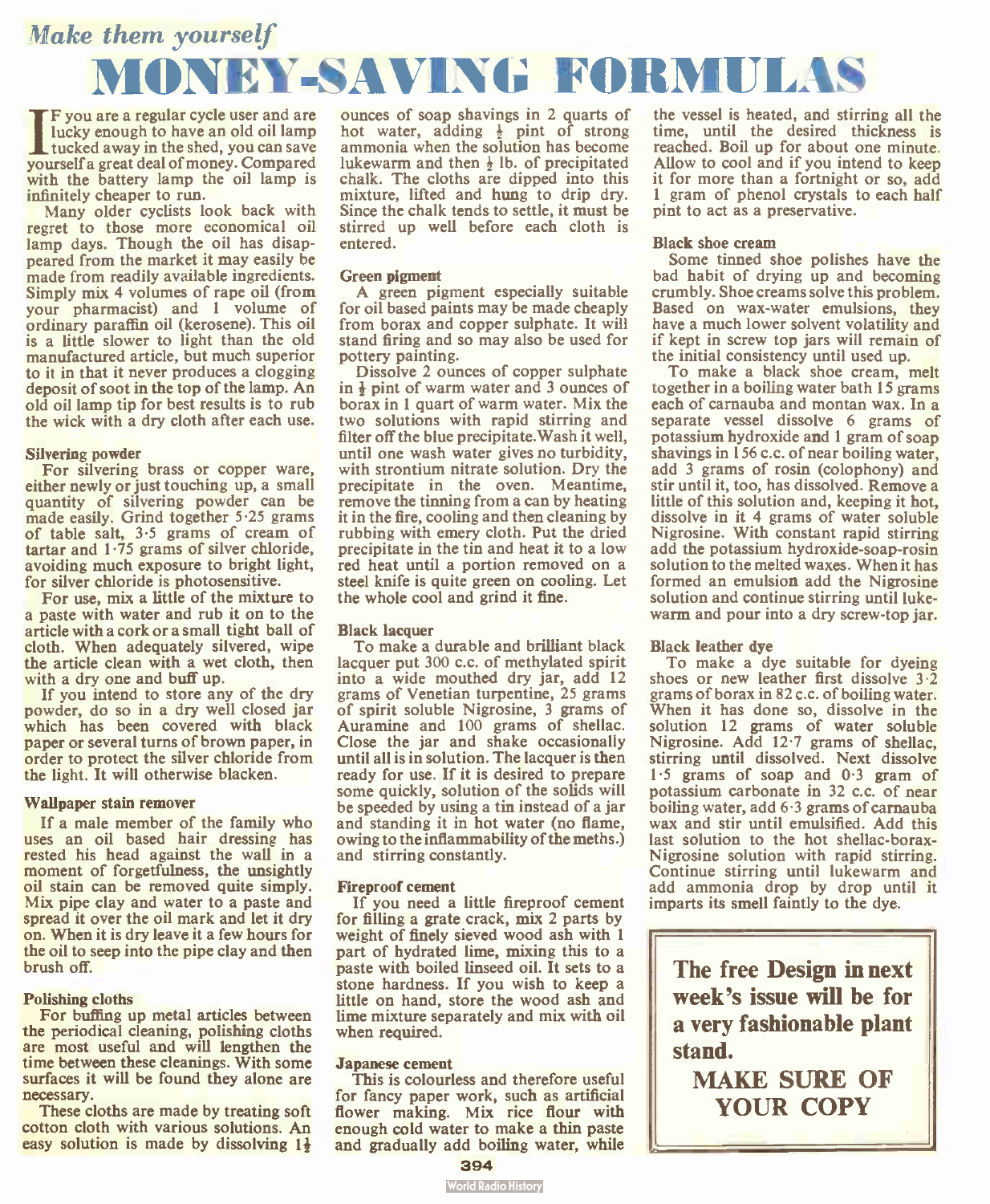

typical scene shows an A.T.C. cadet signalling the winch crew to launch a glider in which another cadet is off for a training flight.

### In the A.T.C. you get...

- The latest information on flying, aeroengines, signals systems and navigation.
- The opportunity of gliding instruction and flights in R.A.F. aircraft.
- Summer camp each year at a R.A.F. operational station.
- The chance of an air-trip overseas.
- The chance of learning to fly free of charge.
- Uniform provided.

You may already have a friend in the A.T.C. Ask him about joining, or post off the coupon below for all the details.



wata**i अस्ति संग** 





Modern aero-engines and how they work is only one of the subjects you learn. Signals training includes sending messages in morse code and learning to keep in radio touch with other A.T.C. squadrons.

If you're air-minded or keen on engines or radio, join the Air Training Corps at 14 or over—and have real fun in your evenings and weekends! This

|  | If you're between 14 and 17 $\frac{1}{2}$ -post this for FREE leaflet<br>$To: Commanding Officer, R.A.F. (H.S.87)$ ,<br>White Waltham, Maidenhead, Berks,<br>I am between 14 and 171. Please send illustrated leaflets on the<br>A.T.C. and address of nearest A.T.C. Headquarters.<br><b>NAME</b><br><b>ADDRESS</b> |
|--|----------------------------------------------------------------------------------------------------------------------------------------------------------------------------------------------------------------------------------------------------------------------------------------------------------------------|
|  | Date of Birth                                                                                                                                                                                                                                                                                                        |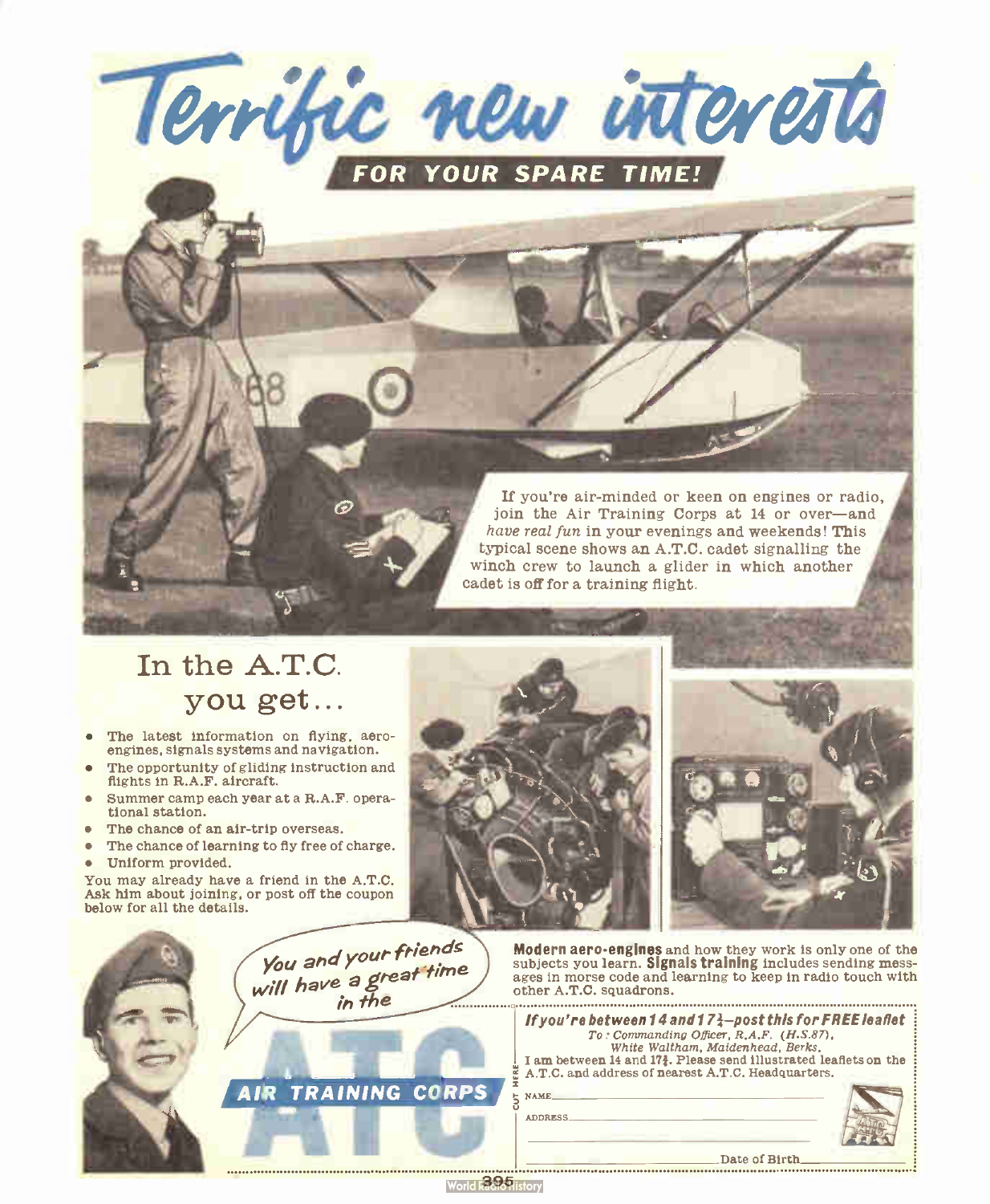

THE his<br>is linke<br>moustache. HE history of the moustache cup is linked with the history of china and the glamorous age of the

Throughout the centuries the monarchs of Europe were for the most part bearded or whiskered. In France, members of the royal court had their own personal moustache barbers who spent hours primping and pruning these upper lip garnitures. They were waxed, perfumed, curled with irons, and sometimes dyed, according to the taste of the owner. It's easy to understand why, after such painstaking care, the wearer was not eager to dampen, or in any way alter, the appearance of his pride and joy, while drinking liquids from a cup, Hence, the moustache cup.

In those romantic nineteenth century days, each gentlemen had his own china maker, whose identity he guarded zealously. A dinner set was not complete without a moustache cup for the master

of the house. The lip, or guard across the top, was designed from a mould specifying the exact shape and size of the moustache. There was one French Count who ordered his silversmith to make a personal moustache guard for him, which fitted into an elaborate case

### MOUSTACHE CUPS

resembling a snuff box, and which he could carry around with him in his pocket. It had springs at both ends so that it could be pushed together, inserted into the cup and released to lock tight at either side. This chap was not going to run the risk of dining at a dinner party where the hostess neglected to provide the necessary cups for her whiskered guests.

In England, in the Waterloo year,

most young cavalry officers were moustached. That was when the phrase 'old moustache' originated in referring to a soldier. During the Volunteer movement every man was a soldier and the dominant fashion was long and drooping whiskers, otherwise known as 'Piccadilly weepers'.

In America, the 'handle-bar' was the rage in the gay nineties. In fact, Stephen Foster and George Cooper satirized it in their humorous song, 'If you've only got a Moustache'.

Napoleon's moustache cup is very valuable today. It was made by the Emperor's own china maker, and bears a picture of Napoleon together with his signature.

Another notable cup is a coin silver Paul Revere, crudely made by hand.

Then there are the scenics, portraits, localities and mottoes, some of which say 'A Present', 'Think of Me', 'Remember Me', 'Forget Me Not', etc.

Perhaps the most intriguing novelty of all is the invalid moustache cup. The saucer is made with a protective gate in the centre, into which the cup just fits. This makes it possible for the invalid to lift the cup and the saucer to his mouth with trembling hand, knowing that no matter how menacingly the cup rattles around with the gate, it cannot bounce off the saucer.

But the most sought after treasures are the left-handed moustache cups.

I shall never forget the feeling of frustration when a friend told me about the beautiful cup she was about to purchase for me when she discovered, just in time, that it was defective. It was left-handed!

### reasure Island' on Cigarette Cards

R. L. STEVENSON<br>
story *Treasure Island*<br>
on the latest cigarett<br>
of Sweetule Products Ltd. L. STEVENSON'S famous story Treasure Island is depicted on the latest cigarette card issues

I met Mr. J. M. Berish, managing director of the firm, at the Clarendon Hotel, Leamington Spa. 'We have issued many good sets', he said, ' but Treasure Island is our best'. He produced a leather-bound album and proceeded to show me all cards issued to date. These included a series of National Flags and Costumes, Birds of the British Commonwealth, Junior Service Quiz, etc.

#### Enrolled as member

Mr. Berish enrolled me in the Treasure Island Club. Handing me a badge, he said: ' Membership is free to this and the Junior Service Club; there are 60,000 members throughout the world'.

Before leaving the Clarendon I asked the manager for his hotel label as an addition to my collection! (R.L.C.)



Work R. Gio History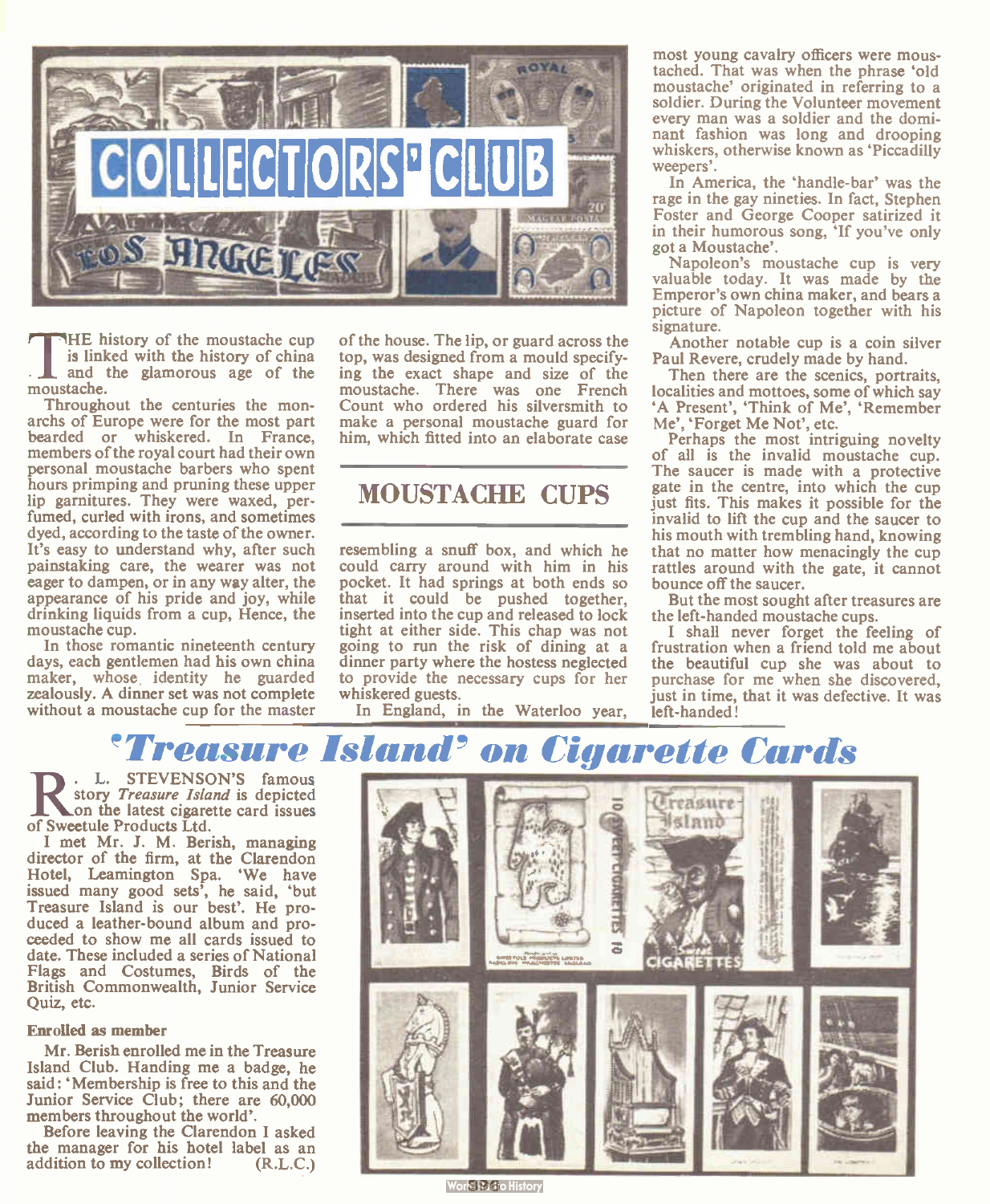# 'VIKING' THERMOMETER PLAQUE



## Make it for only 3/3

This very colourful and attractive plaque for hanging on a wall can be made from Hobbies Kit No. 3280, costing only 3/3. It incorporates a thermometer, and is an ideal design for making up as an attractive gift.

It also serves as the test piece for Hobbies 1959 Fretwork Competition, for which prizes to the value of over  $£200$  are to be won.

Full particulars of the competition, for which entry is free, are contained with each kit, and closing date for entries is April 30th, 1959.

Get a kit now from a Hobbies branch or by post (9d. extra).

### HOBBIES LTD DEREHAM NORFOLK



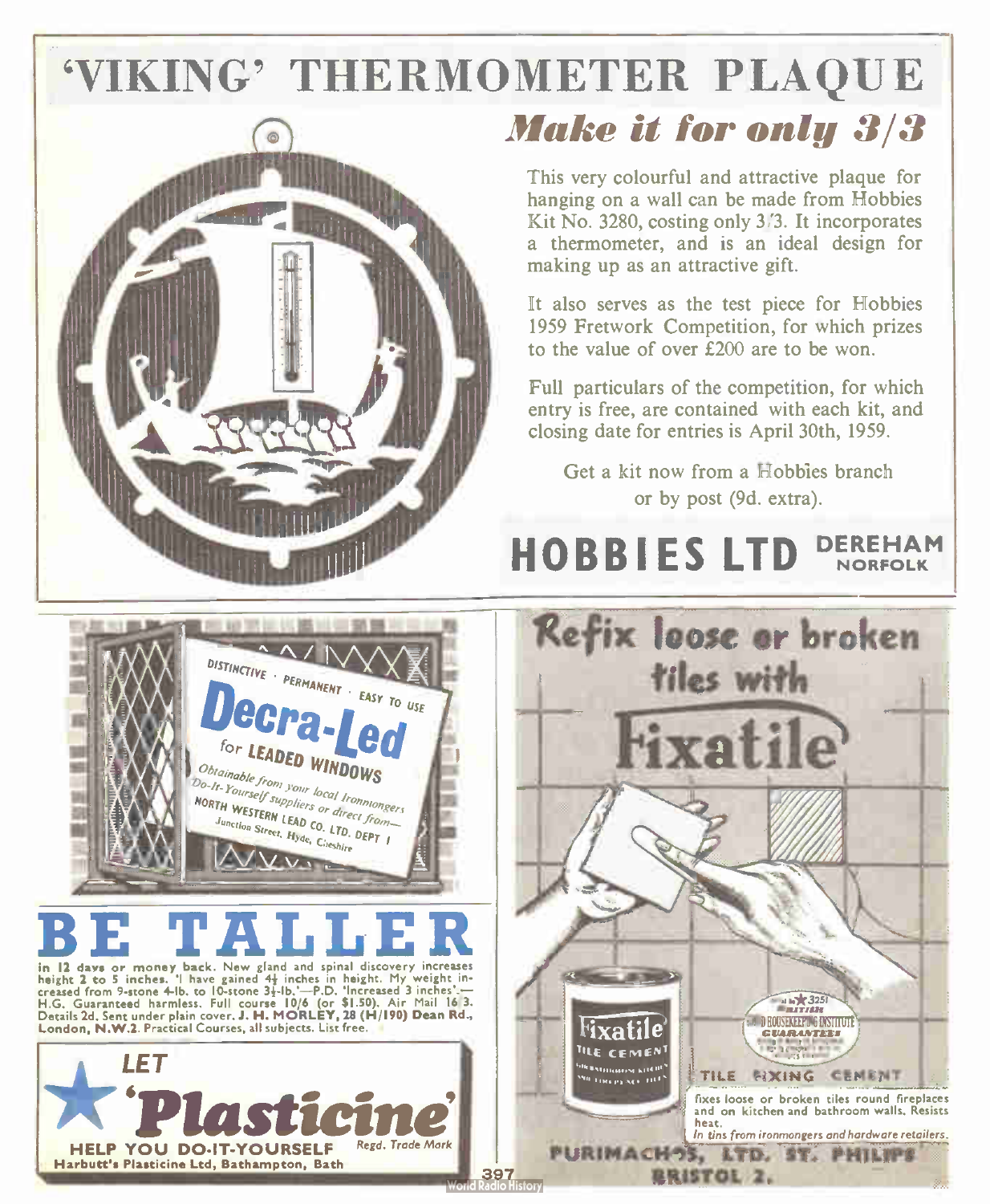## A fascinating hobby TRACE YOUR FAMILY TREE

Once you can get started, work-<br>tree is a fascinating hobby.<br>I began by taking two sheets of paper, NCE you can get started, working backwards on your family tree is a fascinating hobby.

placing myself at the foot of each. On one piece, I linked myself and my maternal first cousins and their children to our common grandparents. On the

## By E. Cosgrove

other sheet, I traced the paternal side. This was easy. I think most people could include great-aunts and uncles, and possibly great-grandparents, in such a simple tree. To give, off-hand, full names, dates, and marriage partners, even of contemporaries, however, is not easy. This is the point at which research

begins. Write to, or much better, go and see your oldest living relation. He or she will be delighted to tell you about grandchildren or nephews and nieces. Moreover, you will be told their names, and probably their ages. Old folks like to

#### MAKE EXTRA MONEY AT HOME

How to pay for a better holiday? Starr a FREE-MANS spare time agency now. Generous com-<br>mission on all goods purchased by your friends and mission on all goods purchase by your catalogue.<br>
relations from the 400 page full colour catalogue.<br>
All goods on approval, all on weekly instalments,<br> **FREEMANS** (**LONDON, S.W.9) LTD.,**<br> **FREEMANS** (**LONDON, S.W.9) LTD.,** 

DIFFERENT stamps free! Request 1d. 100 upwards discount approvals. — Bush,<br>53 Newl**yn Way, Parkstone, Dorset**.

OTAMPS FREE — Empire Packet including OPictorials and Victorians with approvals. — Robert J. Peck, 7A Kemp Road, Bournemouth.





talk of their youth. They are pleased to recall their own uncles, aunties and parents.

Visit if you can all your aged relations,



(HOBW/54) 196-200 Coldharbour Lane Loughboro Junc., London, S.E.5

and, in case they are interested, take the 'tree' along with you. You may in this way find another genealogist. One of my uncles, I discovered, had traced a branch of the tree back to 1589.

You may learn on one of your visits that a branch of the family is buried in some remote churchyard.

That churchyard now becomes the object of a day's excursion, or, maybe, a holiday. These ancestors of yours lived and had their being in that parish. The lives will probably be recorded, not only on tombstones, but in the church register.

#### The sleuth's trail

Church records can give little bits of helpful information. Besides date of the ceremony performed, you may glean a year of birth, an occupation, or a maiden name. If the church is old, several generations may be recorded.

So starts the sleuth's trail across the centuries. It may lead to Registrars, legal documents, and even Somerset House, it will certainly result in the compilation of a fascinating human and personal document.



**MAKE A MUSICAL BOX for as little as M121/-. New kits and tunes available. Move**ments 13/- post free. Please send 3d. stamp for<br>free illustrated catalogue. — The Swisscross Co., Dept. B, 202 Tulse Hill, London, S.W.2.

MEN/WOMEN with spare time required for<br>
send S.A.E. — Dept. 4, Weava Products,<br>
10 Shelley Rd., Worthing.

**COUVENIR MAKERS** — we supply transfers<br>
of for your goods, Mottoes, crests, town names,<br>
etc. Large range. List and samples 1/-. (Dept. H), Axon, Jersey, C.I.

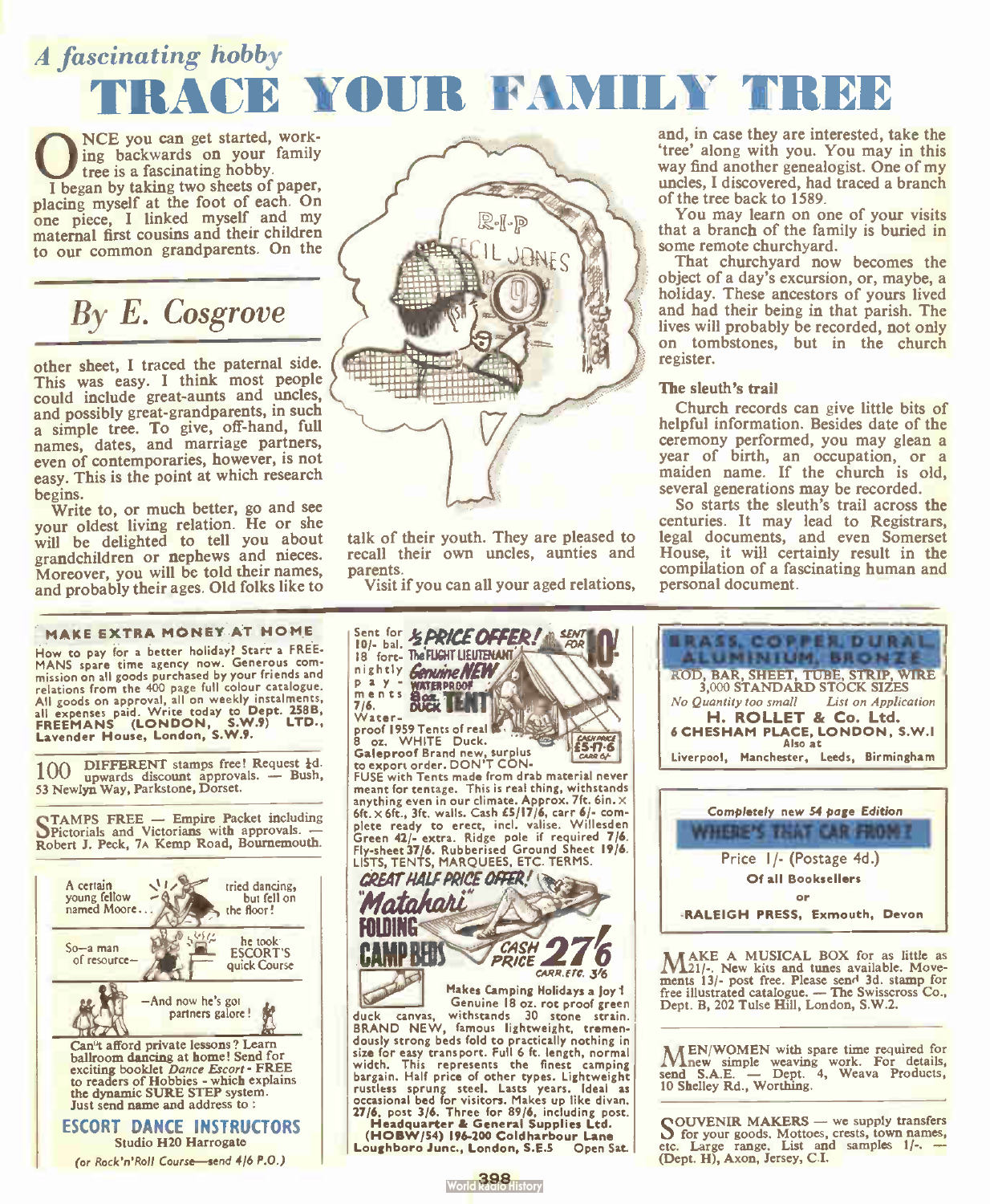

Printed by BALDING & MANSELL, LTD., London and Wisbech, and Published for the Proprietors: HoBBIES LTD., by HoRACE MARSHALL & SON, LTD.,<br>Temple House, Tallis Street, E.C.4. Sole Agents for Australia and New Zealand, Gordon